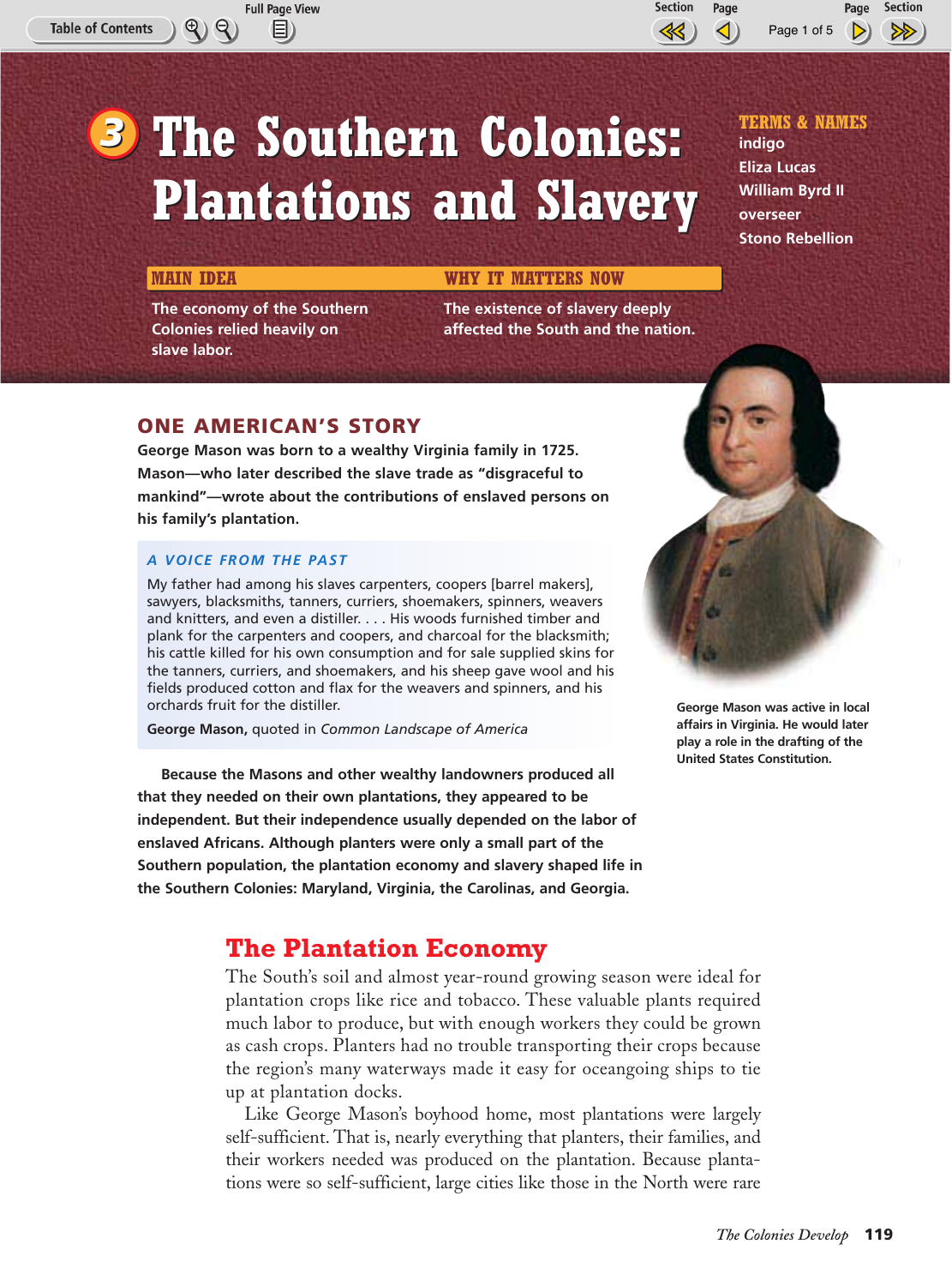

**North Carolina, was founded around 1725. Such plantations were representative of the economic and political power held by Southern planters.**

**GEOGRAPHY SKILLBUILDER** Interpreting Maps 1. Location *The Southern Colonies were south of what latitude?* 2. Place *Which Southern Colonies grew crops of both rice and indigo?*

**Savannah**

*<sup>A</sup>ltamah<sup>a</sup> <sup>R</sup>.*

in the Southern Colonies. The port city of Charles Town (later called Charleston) in South Carolina was an early exception.

As the plantation economy continued to grow, planters began to have difficulty finding enough laborers to work their plantations. Toward the end of the 1600s, the planters began to turn to enslaved Africans for labor.

# **The Turn to Slavery**

For the first half of the 1600s, there were few Africans in Virginia, whether enslaved or free. In 1665, fewer than 500 Africans had been brought into



Starting in the 1660s, the labor system began to change as indentured white servants started to leave the plantations. One reason they left was the large amount of land available in the Americas. It was fairly easy for white men to save enough money to buy land and start their own farms. White servants could not be kept on the plantations permanently. As Bacon's Rebellion showed, it was also politically dangerous for planters to try to keep them there (see page 89). As a result, the landowners had to find another source of labor.

#### **Background** In 1742, Charles Town's population was 6,800.

**Section** 

### Reading History

**A. Drawing Conclusions** Why did white workers choose not to remain on the plantations as laborers?

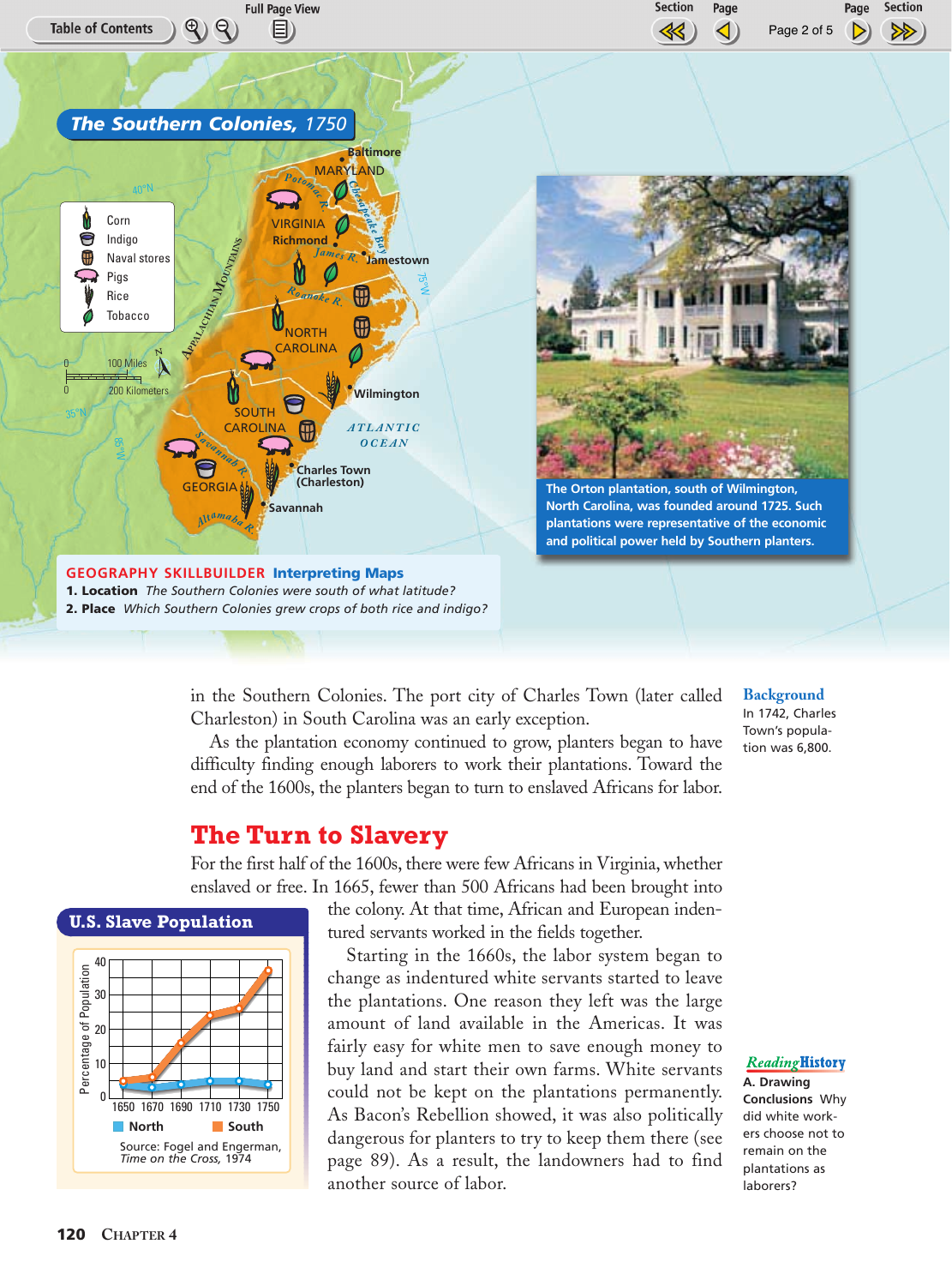**B. Analyzing Causes** What factors led to the importation of enslaved Africans into the South?

**Reading History** 

Planters tried to force Native Americans to work for them. But European diseases caused many Native Americans to die. Those who survived usually knew the country well enough to run away.

To meet their labor needs, the planters turned to enslaved Africans. As a result, the population of people of African descent began to grow rapidly. By 1750, there were over 235,000 enslaved Africans in America. About 85 percent lived in the Southern Colonies. Enslaved Africans made up about 40 percent of the South's population.

# **Plantations Expand**

**Full Page View** 

 $\textcircled{\scriptsize{1}}$ 

 $\left( \mathsf{Q} \right)$ 

The growth of slavery allowed plantation farming to expand in South Carolina and Georgia. Without slave labor, there probably would have been no rice plantations in the region's swampy lowlands.

Enslaved workers drained swamps, raked fields, burned stubble, and broke ground before planting. They also had to flood, drain, dry, hoe, and weed the same fields several times before the harvest.

The cultivation of rice required not only backbreaking labor but also considerable skill. Because West Africans had these skills, planters sought out slaves who came from Africa's rice-growing regions.

On higher ground, planters grew **indigo,** a plant that yields a deep blue dye. A young woman named **Eliza Lucas** had introduced indigo as a successful plantation crop after her father sent her to supervise his South Carolina plantations when she was 17.

# **The Planter Class**

Slave labor allowed planters, such as the Byrd family of Virginia, to become even wealthier. These families formed an elite planter class. They had money or credit to buy the most slaves. And because they had more slaves, they could grow more tobacco, rice, or indigo to sell.

Small landowners with just one or two slaves simply could not compete. Many gave up their land and moved westward. As a result, the powerful planter class gained control of the rich land along the coast. The planter class was relatively small compared to the rest of the population. However, this upper class soon took control of political and economic power in the South. A foreign traveler in the South commented that the planters "think and act precisely as do the nobility in other countries."

Some planters, following the traditions of nobility, did feel responsible for the welfare of their enslaved



#### WILLIAM BYRD II **1674–1744**

**William Byrd II** was one of the best known of the Southern planters. His family owned a large estate in Virginia. After his father died, Byrd took on his father's responsibilities, including membership in the House of Burgesses.

But Byrd is best remembered for his writing. His most famous work is *History of the Dividing Line betwixt Virginia and North Carolina.* In it, Byrd celebrates the land and climate of the South. At times, however, he is critical of its people. Even today, the book creates a vivid picture of life in the Southern Colonies.

How did William Byrd II demonstrate his leadership abilities?

**Reading History** 

**C. Recognizing Effects** How did the growth of slavery affect political power in the South?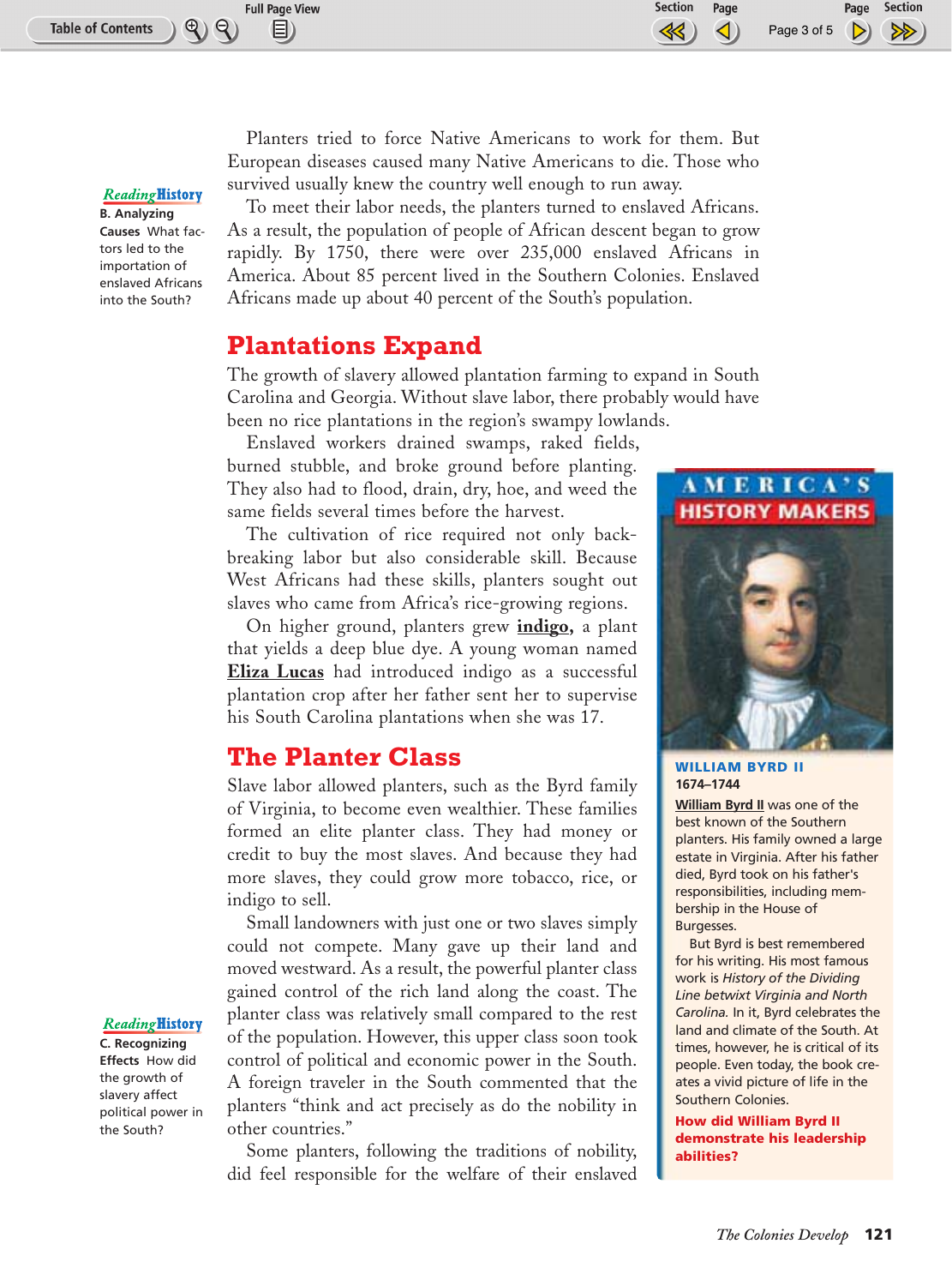**Full Page View** 

 $\textcircled{\scriptsize{1}}$ 



workers. Power, they believed, brought with it the responsibility to do good. Many planters, though, were tyrants. They held complete authority over everyone in their households. Planters frequently used violence against slaves to enforce their will.

**Vocabulary tyrant:** harsh ruler

# **Life Under Slavery**

On large Southern plantations, slaves toiled in groups of about 20 to 25 under the supervision of **overseers.** Overseers were men hired by planters to watch over and direct the work of slaves. Enslaved persons performed strenuous and exhausting work, often for 15 hours a day at the peak of the harvest season. If slaves did not appear to be doing their full share of work, they were often whipped by the overseer.

Enslaved people usually lived in small, one-room cabins that were furnished only with sleeping cots. For a week's food, a slave might receive only around a quarter bushel of corn and a pound of pork. Some planters allowed their slaves to add to this meager ration by letting them raise their own potatoes, greens, fruit, or chicken.

In spite of the brutal living conditions, Africans preserved many customs and beliefs from their homelands.These included music, dances, stories, and, for a time, African religions—including Islam. African kinship customs became the basis of African-American family culture. A network of kin was a source of strength even when families were separated.

# **Resistance to Slavery**

At the same time that enslaved Africans struggled to maintain their own culture, they fought against their enslavement. They sometimes worked **Reading History** 

**D. Finding Main Ideas** What customs and beliefs from their homelands provided strength for enslaved Africans?